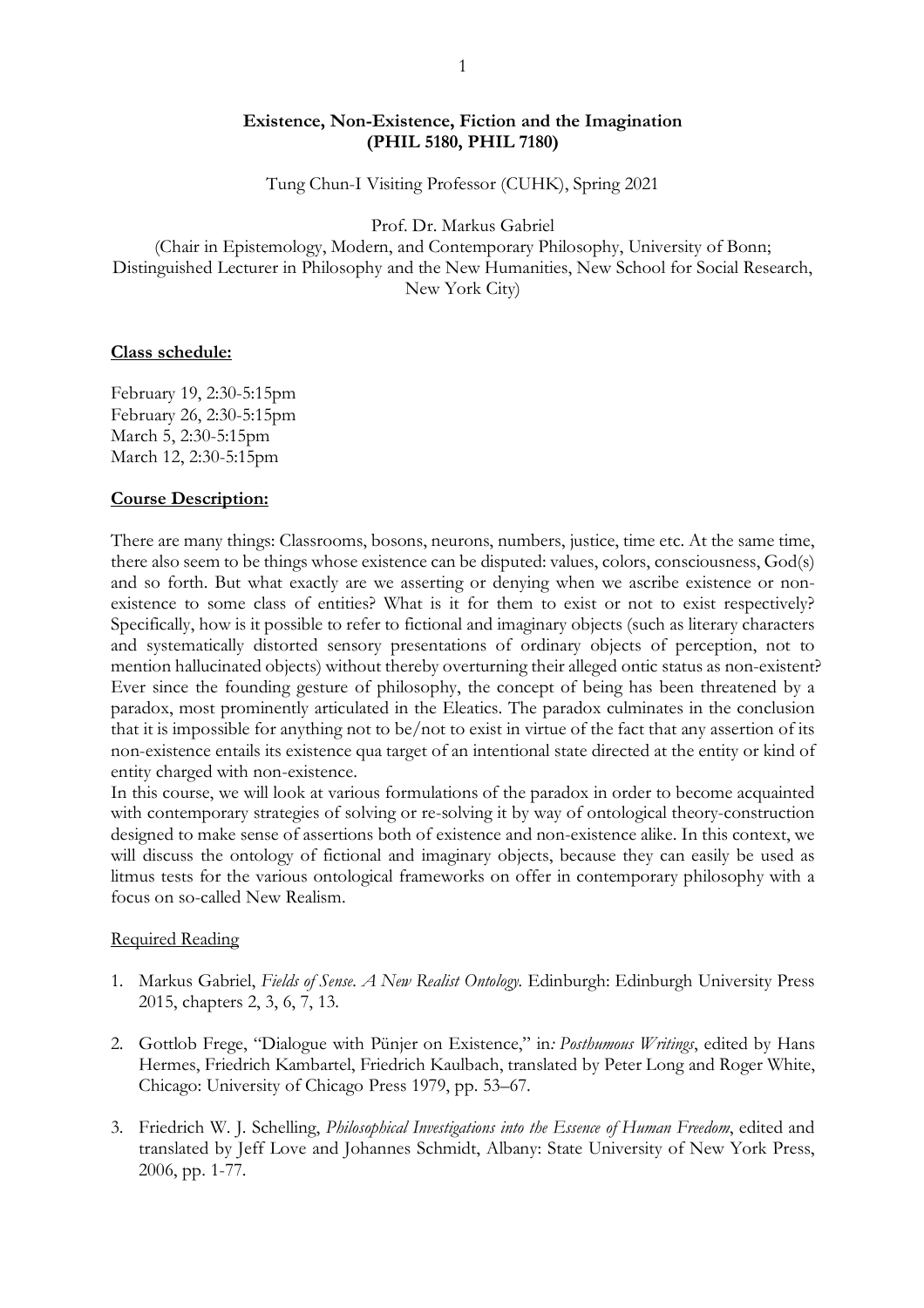- 4. Alexius Meinong, "The Theory of Objects", in: *Realism and the Background of Phenomenology*, edited by Roderick M. Chisholm, Glencoe.: Free Press 1960.
- 5. Graham Priest, *Towards Non-Being: The Logic and Metaphysics of Intentionality*. Oxford: Oxford University Press 2007.
- 6. Plato, "Sophist", in: *Plato: Complete Works*, edited by John M. Cooper, translated by Nicholas P. White, Indianapolis: Hackett 1997, 216-268d.
- 7. Markus Gabriel, "Gadamer and New Realism", in: *The Gadamerian Mind*, edited by Theodore George and Gert-Jan van der Heiden, London: Routledge, forthcoming.
- 8. Keith Frankish, *Illusionism: As a Theory of Consciousness*. Exeter: Imprint Academic 2017.
- 9. Gabriel, "The Ontology of the Work of Art and the Universality of Hermeneutics Reconsidered", in: Ted George and Gert-Jan van der Heiden (eds.): *The Gadamerian Mind.* New York/London: Routledge (forthcoming).

### Additional Readings

- 10. Markus Gabriel, "Is there such a Thing as Everything", in: *Everything and Nothing*, co-authored with Graham Priest, Cambridge (forthcoming).
- 11. Markus Gabriel, *Fiktionen*, Berlin: Suhrkamp 2020.
- 12. Amie L. Thomasson, *Ontology Made Easy*. Oxford: Oxford University Press 2014.
- 13. Irad Kimhi, *Being and Thinking*. Cambridge: Harvard University Press 2018.
- 14. Stuart Brock and Anthony Everett (eds.), *Fictional Objects*. Oxford: Oxford University Press 2015.

# **First Meeting (February 19): Existence**

#### Readings:

- 1. Markus Gabriel, *Fields of Sense. A New Realist Ontology.* Edinburgh: Edinburgh University Press 2015, chapters 2-3.
- 2. Gottlob Frege, "Dialogue with Pünjer on Existence," in*: Posthumous Writings*, edited by Hans Hermes, Friedrich Kambartel, Friedrich Kaulbach, translated by Peter Long and Roger White, Chicago: University of Chicago Press 1979, pp. 53–67.
- 3. Friedrich W. J. Schelling, *Philosophical Investigations into the Essence of Human Freedom*, edited and translated by Jeff Love and Johannes Schmidt, Albany: State University of New York Press, 2006, pp. 1-77.

We will first discuss the issue of whether existence is a first-level predicate/property (a 'real predicate') by looking at the motivations for thinking of it as a second-level predicate/a property of properties. In particular, our first meeting will focus on the specific weaknesses of the major proposals for thinking that existence is not an ordinary property had by existing objects which are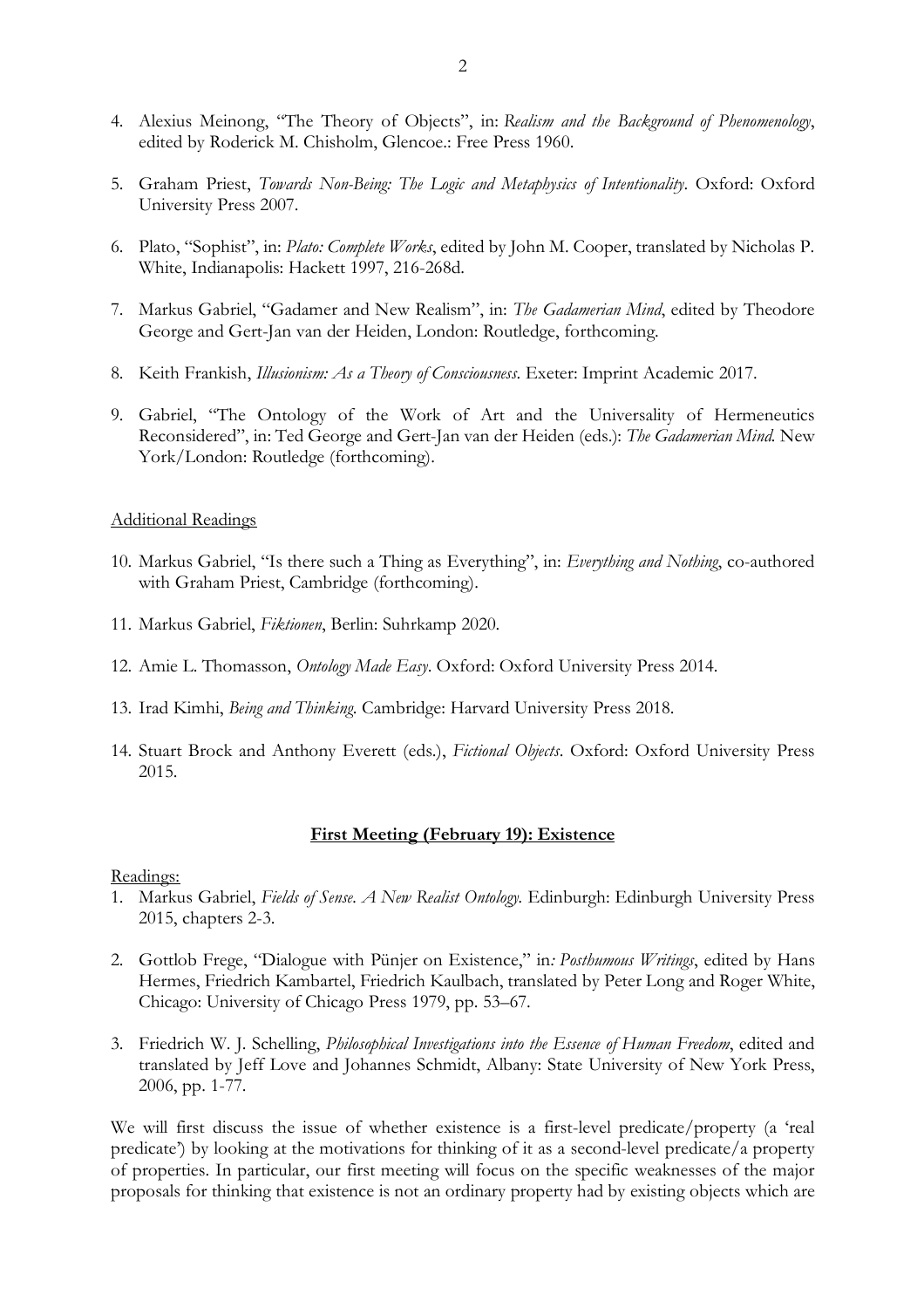interlinked with the project of avoiding certain paradoxes or undesirably strong results in ontology (such as the ontological proof of the existence of a singular, all-encompassing divine being). In order to tackle those thorny issues, we will also introduce some influential historical lines of thought, with a focus on Schelling's ontology in his so-called *Freedom Essay.*

## **Second Meeting (February 26): Non-Existence**

## Readings:

- 1. Alexius Meinong, "The Theory of Objects", in: *Realism and the Background of Phenomenology*, edited by Roderick M. Chisholm, Glencoe.: Free Press 1960.
- 2. Graham Priest, *Towards Non-Being: The Logic and Metaphysics of Intentionality*. Oxford: Oxford University Press 2007.
- 3. Plato, "Sophist", in: *Plato: Complete Works*, edited by John M. Cooper, translated by Nicholas P. White, Indianapolis: Hackett 1997, 216-268d.
- 4. Markus Gabriel, *Fields of Sense. A New Realist Ontology.* Edinburgh: Edinburgh University Press 2015, chapters 6-7.

The second meeting will be dedicated to the paradox of non-being or non-existence, according to which we cannot successfully judge of any given entity that it is does not exist. In this context, we will read selected passages from Meinong's classical treatise on the *Theory of Objects* and the most sophisticated form of contemporary Neo-Meinongianism represented by Graham Priest.

# **Third Meeting (March 5)**

Readings:

- 1. Gabriel, "The Ontology of the Work of Art and the Universality of Hermeneutics Reconsidered"
- 2. Markus Gabriel, "Gadamer and New Realism", in: *The Gadamerian Mind*, edited by Theodore George and Gert-Jan van der Heiden, London: Routledge, forthcoming.
- 3. Graham Priest, *Towards Non-Being: The Logic and Metaphysics of Intentionality*. Oxford: Oxford University Press 2007.

In the third meeting, I will introduce the basic idea of a hermeneutical realism about fictional objects, according to which fictional objects exist in their own fields of sense whose existence depends on acts of interpretation. The essential interpretation-dependence of fictional objects does not undermine their existence and can actually be modelled in realist terms. However, any such account is again threatened by novel versions of the paradox of non-being, which we will try to dissolve.

# **Fourth Meeting (March 13)**

## Readings:

- 1. Keith Frankish, *Illusionism: As a Theory of Consciousness*. Exeter: Imprint Academic 2017.
- 2. Markus Gabriel, *Fields of Sense. A New Realist Ontology*. Edinburgh: Edinburgh University Press 2015, chapter 13.